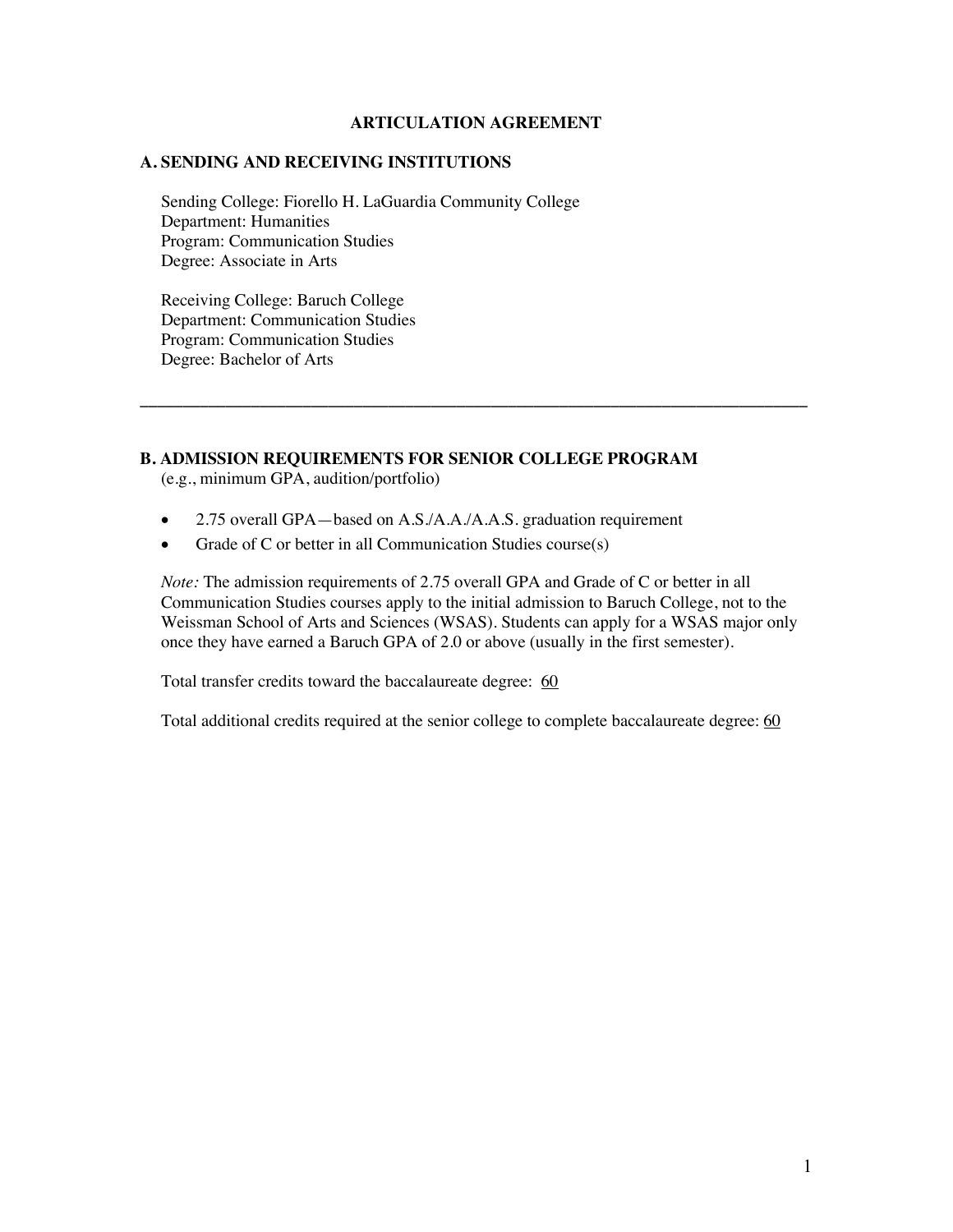| <b>Sending College</b>                                 |                | <b>Receiving College Equivalent</b>                                                               |                | <b>Credit</b><br><b>Granted</b> |
|--------------------------------------------------------|----------------|---------------------------------------------------------------------------------------------------|----------------|---------------------------------|
| <b>Course and Title</b>                                | Cr.            | <b>Course and Title</b>                                                                           | Cr.            |                                 |
|                                                        |                | <b>General Education (Liberal Arts, Core Distribution) Courses</b><br><b>Pathways Common Core</b> |                |                                 |
| <b>Required Core</b>                                   | 12             | <b>Required Core</b>                                                                              | 12             | 12                              |
| <b>English: 6 credits</b>                              |                | <b>English: 6 credits</b>                                                                         |                |                                 |
| <b>ENG101 English Composition I</b>                    | 3              | ENG 2100 (or ENG 2100T) Writing I                                                                 | 3              |                                 |
| (ENA101 or ENC101 depending on                         | 3              | ENG 2150 (or ENG 2150T) Writing II                                                                | 3              |                                 |
| placement scores)<br>ENG102 Writing through Literature | 3              |                                                                                                   |                |                                 |
| <b>Mathematical and Quantitative</b>                   |                | <b>Mathematical and Quantitative</b>                                                              |                |                                 |
| <b>Reasoning: 3 credits</b>                            |                | <b>Reasoning: 3 credits</b>                                                                       |                |                                 |
| Select one of the following courses:                   |                | Select one of the following courses:                                                              |                |                                 |
| MAT107 Math & The Modern                               | 3              | MTH 2003 Precalculus and Elements                                                                 | 3              |                                 |
| World                                                  |                | of Calculus                                                                                       |                |                                 |
| MAT115 College Algebra &                               | 3              | MTH 2009 Precalculus                                                                              | 3              |                                 |
| Trigonometry                                           |                | MTH 2140 Mathematics and                                                                          | 3              |                                 |
| MAT117 Algebra & Trigonoetry                           | 3              | <b>Quantitative Reasoning</b>                                                                     |                |                                 |
| (depending on placement scores)                        |                | MTH 2160 Ideas in Mathematics and                                                                 | $\mathfrak{Z}$ |                                 |
| MAT119 Statistics with Elementary                      | 3              | Their Applications                                                                                | $\overline{3}$ |                                 |
| Algebra                                                |                | MTH 2205 Applied Calculus                                                                         | 3              |                                 |
| (depending on placement scores)                        |                | MTH 2207 Applied Calculus and                                                                     | 3              |                                 |
| <b>MAT120 Elementary Statistics</b>                    | 3              | <b>Matrix Applications</b>                                                                        |                |                                 |
|                                                        |                | MTH 2610 Calculus I                                                                               | 3              |                                 |
| Life & Physical Sciences: 3 credits                    |                | Life & Physical Sciences: 3 credits                                                               |                |                                 |
| Select one of the following courses:                   |                | Select one of the following courses:                                                              |                |                                 |
| SCB101 Topics in Biological                            | 3              | <b>BIO 1012 Fundamentals of Biology</b>                                                           | 3              |                                 |
| Sciences                                               |                | BIO 1016 Fundamentals of Biology                                                                  | 3              |                                 |
| SCB206 Introduction to Neuroscience                    | $\mathfrak{Z}$ | Laboratory                                                                                        |                |                                 |
| SCC101 Topics in Chemistry                             | 3              | CHM 1004 Fundamentals of Chemical                                                                 | 3              |                                 |
| SCC102 Chemistry of Photography                        | 3              | <b>Laboratory Techniques</b>                                                                      |                |                                 |
| SCP101 Topics in Physical Sciences                     | 3              | ENV 1004 Fundamentals of Ecological                                                               | 3              |                                 |
| SCP105 Life in the Universe                            | 3              | Research                                                                                          |                |                                 |
| SCP140 Topics in Astronomy                             | $\overline{3}$ | PHY 2001 Fundamentals of                                                                          | 3              |                                 |
|                                                        |                | <b>Experimental Physics</b>                                                                       |                |                                 |
|                                                        |                |                                                                                                   |                |                                 |

# **C. COURSE TO COURSE EQUIVALENCIES AND TRANSFER CREDIT AWARDED**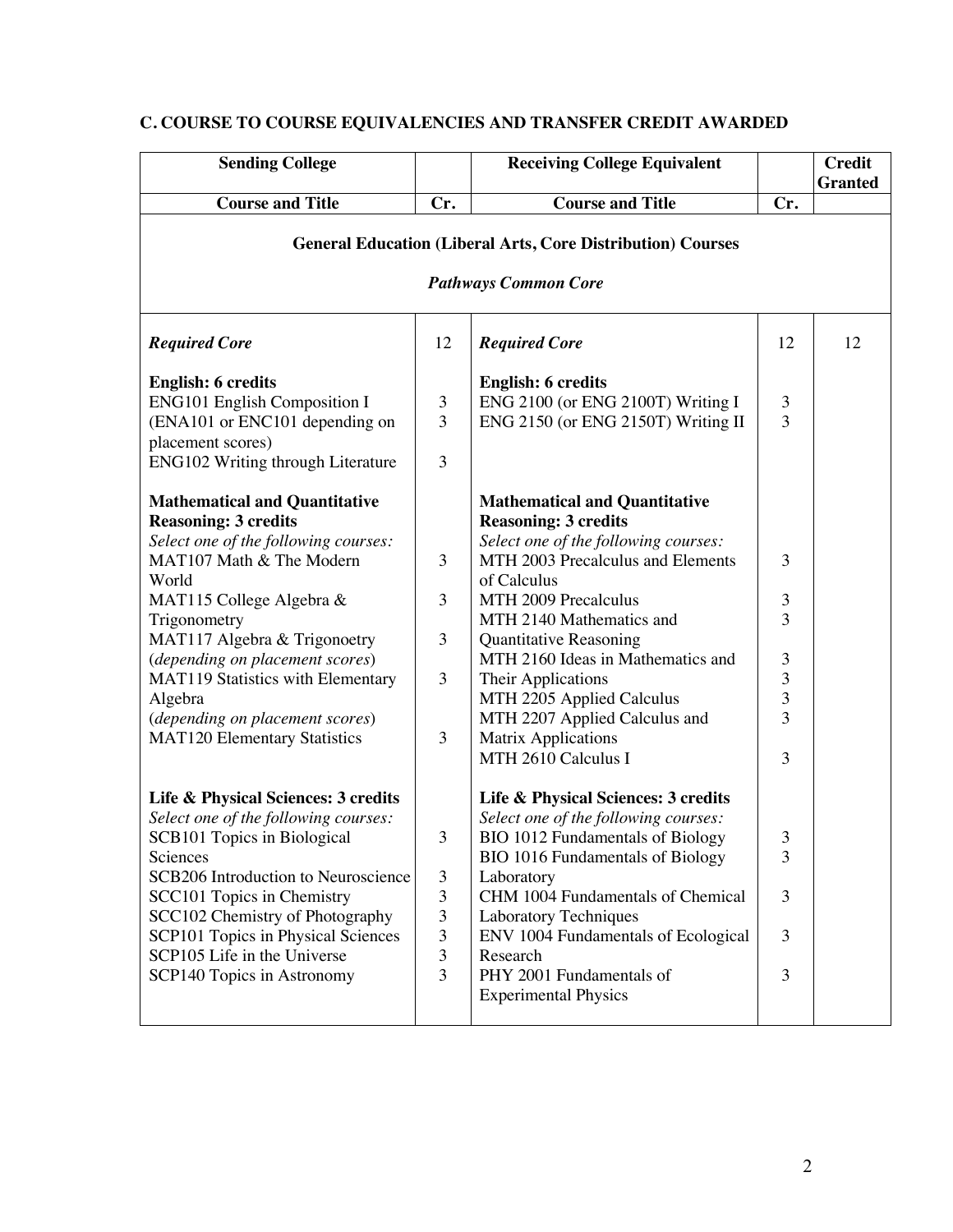# **C. COURSE TO COURSE EQUIVALENCIES AND TRANSFER CREDIT AWARDED (cont.)**

| <b>Sending College</b>                                                                                                                                                                                                                                                                                                                                                                                                                                                                                                                               | <b>Receiving College Equivalent</b>                                                                                                                                                                                                                                                                                                                                                                                                                                                                                                                                                                                                                                                                                                                                                                                                                                                                                                                                                                                                                                                                                                                                                                                                                                                                                                                       |    | <b>Credit</b>  |
|------------------------------------------------------------------------------------------------------------------------------------------------------------------------------------------------------------------------------------------------------------------------------------------------------------------------------------------------------------------------------------------------------------------------------------------------------------------------------------------------------------------------------------------------------|-----------------------------------------------------------------------------------------------------------------------------------------------------------------------------------------------------------------------------------------------------------------------------------------------------------------------------------------------------------------------------------------------------------------------------------------------------------------------------------------------------------------------------------------------------------------------------------------------------------------------------------------------------------------------------------------------------------------------------------------------------------------------------------------------------------------------------------------------------------------------------------------------------------------------------------------------------------------------------------------------------------------------------------------------------------------------------------------------------------------------------------------------------------------------------------------------------------------------------------------------------------------------------------------------------------------------------------------------------------|----|----------------|
|                                                                                                                                                                                                                                                                                                                                                                                                                                                                                                                                                      |                                                                                                                                                                                                                                                                                                                                                                                                                                                                                                                                                                                                                                                                                                                                                                                                                                                                                                                                                                                                                                                                                                                                                                                                                                                                                                                                                           |    | <b>Granted</b> |
| <b>Flexible Core</b><br>18                                                                                                                                                                                                                                                                                                                                                                                                                                                                                                                           | <b>Flexible Core</b>                                                                                                                                                                                                                                                                                                                                                                                                                                                                                                                                                                                                                                                                                                                                                                                                                                                                                                                                                                                                                                                                                                                                                                                                                                                                                                                                      | 18 | 18             |
| Select one course from each of the<br>five flexible core categories AND<br>one additional course from any<br>flexible core category. Note:<br>Student can select only two courses<br>from any one discipline.<br>World Cultures and Global Issues<br>US Experience in its Diversity<br>Creative Expression<br>Individual and Society<br>Scientific World<br>To complete the degree<br>requirements from the Flexible<br>Core, students are advised to select<br>courses from the recommended<br>course selections listed in the<br>program handbook. | The Flexible Core, is made up of six<br>courses, which must be taken in five<br>different areas. In fulfilling the six-<br>course requirement, students may not<br>take more than one course from any<br>one department, discipline, or<br>interdisciplinary field.<br>Please note that some departments<br>offer courses in more than area: ANT<br>and SOC courses are offered by the<br>Department of Sociology and<br>Anthropology; ART, MSC, and THE<br>courses are offered by the Department<br>of Fine and Performing Arts; BLS<br>and LTS (formerly HSP) courses are<br>offered by the Department of Black<br>and Latino Studies; BIO, ENV,<br>CHM, and PHY courses are offered by<br>the Department of Natural Science;<br>and within the Pathways flexible<br>core, POL and PAF (formerly PUB)<br>are considered to be a single field.<br>Therefore, the <i>sixth course</i> may be<br>taken from World Cultures and Global<br>Issues, U.S. Experience in its<br>Diversity, or The Individual and<br>Society-and <i>not</i> from Creative<br>Expression or Scientific World, each<br>of which consists of courses from a<br>single department.<br>To complete the degree<br>requirements from the Flexible<br>Core, students are advised to select<br>courses from the recommended<br>course selections listed in the<br>Undergraduate Bulletin. |    |                |

SUBTOTAL: 30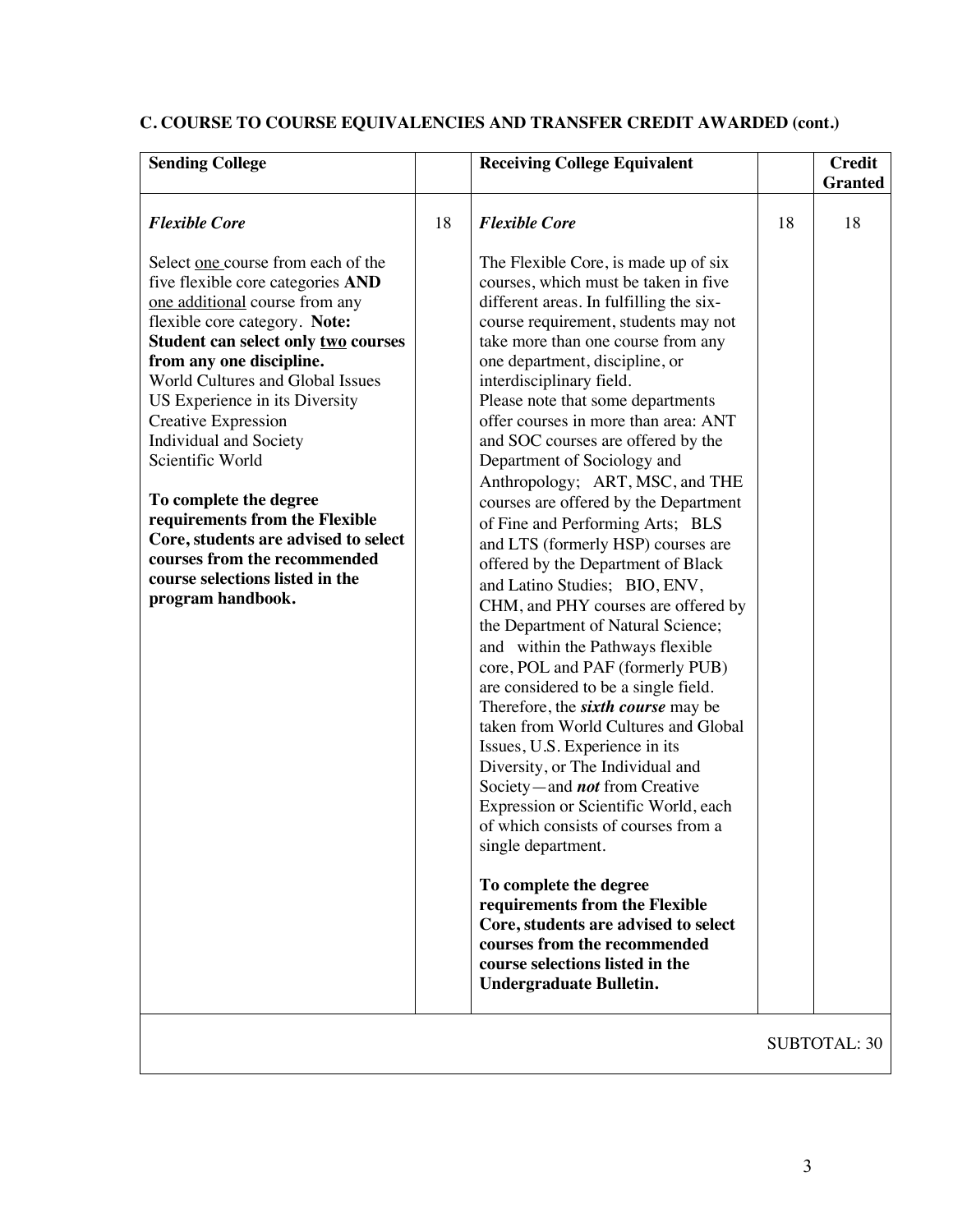# **C. COURSE TO COURSE EQUIVALENCIES AND TRANSFER CREDIT AWARDED (cont.)**

| <b>Sending College</b>                                                                                                                                                                                                                                                                                                                                          |   | <b>Receiving College Equivalent</b>                                                                                                      |               | <b>Credit</b><br><b>Granted</b> |
|-----------------------------------------------------------------------------------------------------------------------------------------------------------------------------------------------------------------------------------------------------------------------------------------------------------------------------------------------------------------|---|------------------------------------------------------------------------------------------------------------------------------------------|---------------|---------------------------------|
|                                                                                                                                                                                                                                                                                                                                                                 |   | <b>B.A.</b> in Communication Studies                                                                                                     |               |                                 |
|                                                                                                                                                                                                                                                                                                                                                                 |   | <b>Prerequisites</b>                                                                                                                     |               |                                 |
| The B.A. in Communication Studies at Baruch College has two prerequisites:<br>COM 1010 Speech Communication<br>PHI 1100 Ethics and Critical Thinking                                                                                                                                                                                                            |   |                                                                                                                                          |               |                                 |
| The following course has equivalency:                                                                                                                                                                                                                                                                                                                           |   |                                                                                                                                          |               |                                 |
| HUC 106 Public Speaking                                                                                                                                                                                                                                                                                                                                         | 3 | COM 1010 Speech Communication                                                                                                            | 3             |                                 |
|                                                                                                                                                                                                                                                                                                                                                                 |   |                                                                                                                                          | Prerequisites | 3                               |
|                                                                                                                                                                                                                                                                                                                                                                 |   | <b>Required Courses</b>                                                                                                                  |               |                                 |
| The B.A. in Communication Studies at Baruch has five required courses:<br>COM 2000 Introduction to Communication Studies<br>COM 3045 Communication Law and Free Speech<br>COM 3057 Introduction to Digital Communication and Culture<br>COM 3069 Intercultural Communication<br>COM 3077 Interpersonal Communication<br>The following courses have equivalency: |   |                                                                                                                                          |               |                                 |
| HUC 101 Introduction to                                                                                                                                                                                                                                                                                                                                         | 3 | COM 2000 Introduction to                                                                                                                 | 3             | 3                               |
| <b>Communication Studies</b>                                                                                                                                                                                                                                                                                                                                    |   | <b>Communication Studies</b>                                                                                                             |               |                                 |
| HUC 111 Interpersonal                                                                                                                                                                                                                                                                                                                                           | 3 | COM 3077 Interpersonal                                                                                                                   | 3             | 3                               |
| Communication                                                                                                                                                                                                                                                                                                                                                   |   | Communication                                                                                                                            |               |                                 |
| HUN 180 Intercultural                                                                                                                                                                                                                                                                                                                                           | 3 | COM 3069 Intercultural                                                                                                                   | 3             | 3                               |
| Communication                                                                                                                                                                                                                                                                                                                                                   |   | Communication                                                                                                                            |               |                                 |
|                                                                                                                                                                                                                                                                                                                                                                 |   | Specific Program Requirements                                                                                                            |               | 9                               |
| electives within their concentration.                                                                                                                                                                                                                                                                                                                           |   | <b>Concentration Electives</b><br>For the B.A. in Communication Studies, students choose one of four concentrations. Students take three |               |                                 |
|                                                                                                                                                                                                                                                                                                                                                                 |   |                                                                                                                                          |               |                                 |
|                                                                                                                                                                                                                                                                                                                                                                 |   |                                                                                                                                          |               |                                 |
| The following electives have equivalency.<br>1. Concentration in Interpersonal and Group Communication (IGC)                                                                                                                                                                                                                                                    |   |                                                                                                                                          |               |                                 |
| HUC 112 Small Group<br>Communication                                                                                                                                                                                                                                                                                                                            | 3 | COM 3078 Group Communication                                                                                                             | 3             |                                 |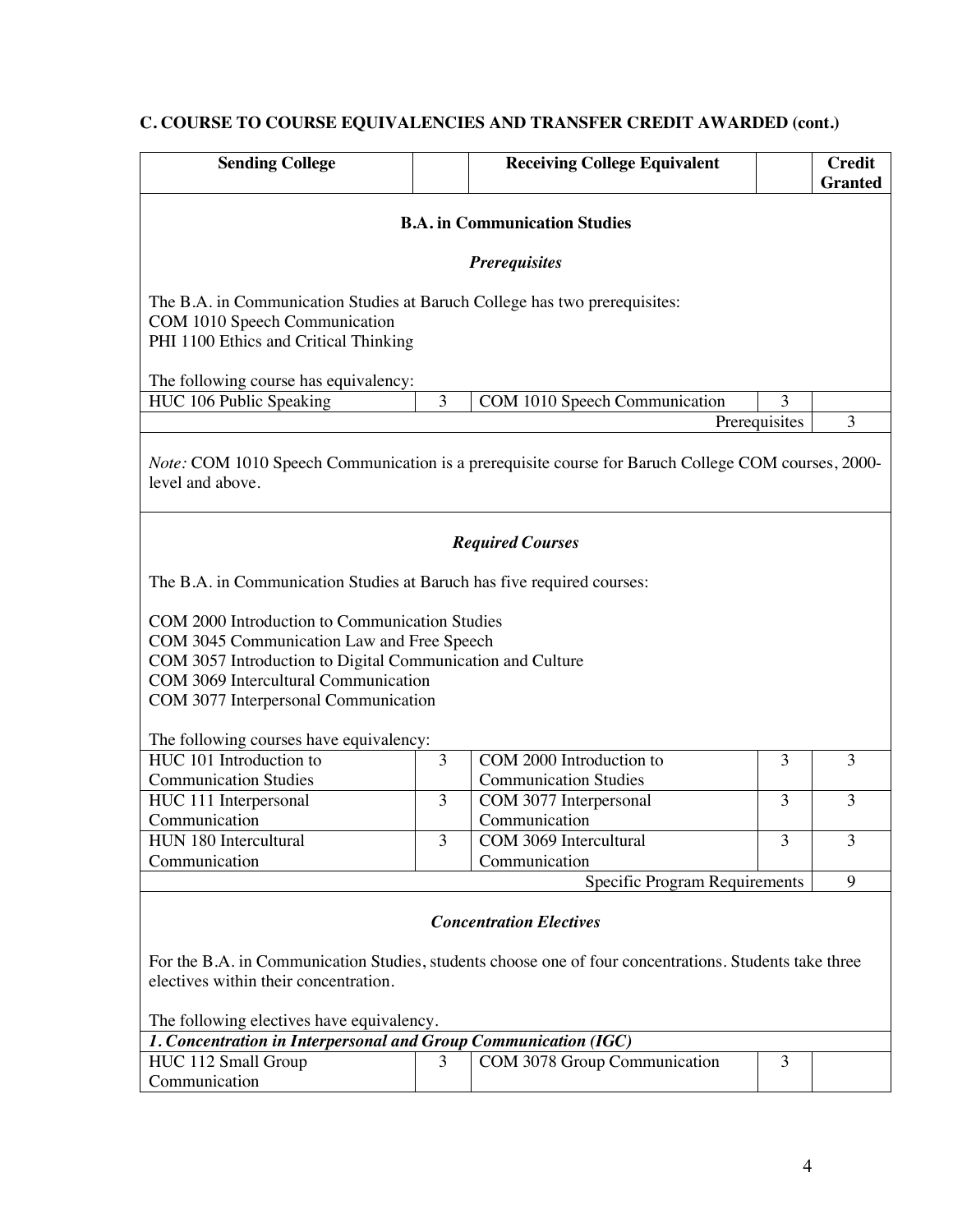## **C. COURSE TO COURSE EQUIVALENCIES AND TRANSFER CREDIT AWARDED (cont.)**

| HUC 118 Gender and                                                                           | 3              | COM 3082 Gender Communication                                                                                                                 | 3              |                |
|----------------------------------------------------------------------------------------------|----------------|-----------------------------------------------------------------------------------------------------------------------------------------------|----------------|----------------|
| Communication                                                                                |                |                                                                                                                                               |                |                |
| HUC 119 Nonverbal Communication                                                              | $\overline{3}$ | COM 3090 Nonverbal Communication                                                                                                              | 3              |                |
|                                                                                              |                | <b>IGC</b> Concentration Electives                                                                                                            |                | 9              |
| 2. Concentration in Intercultural and International Communication (IIC)                      |                |                                                                                                                                               |                |                |
| HUC 118 Gender and                                                                           | 3              | COM 3082 Gender Communication                                                                                                                 | $\overline{3}$ |                |
| Communication                                                                                |                |                                                                                                                                               |                |                |
|                                                                                              |                | <b>IIC Concentration Electives</b>                                                                                                            |                | $\overline{3}$ |
| 3. Concentration in Rhetoric and Public Advocacy (RPA)                                       |                |                                                                                                                                               |                |                |
| HUC 109 Argumentation and Debate                                                             | 3              | COM 3071 Argumentation and Debate                                                                                                             | $\mathfrak{Z}$ |                |
| HUC 136 Persuasion                                                                           | $\overline{3}$ | COM 3070 Persuasion                                                                                                                           | $\overline{3}$ |                |
|                                                                                              |                | <b>RPA Concentration Electives</b>                                                                                                            |                | 6              |
| 4. Concentration in Digital Communication and Culture (DCC)                                  |                |                                                                                                                                               |                |                |
| HUC 120 Mass Media and Their                                                                 | $\overline{3}$ | COM 3060 Media Analysis and                                                                                                                   | 3              |                |
| Evolution                                                                                    |                | Criticism                                                                                                                                     |                |                |
|                                                                                              |                | <b>DCC</b> Concentration Electives                                                                                                            |                | 3              |
| courses at the 3000-5000 level of their choice.<br>The following electives have equivalency: |                | <b>Communication Studies Electives</b><br>For the B.A. in Communication Studies, students take two communication studies electives; i.e., two |                |                |
| HUC 108 Professional                                                                         | $\overline{3}$ | COM 3102 Communication for                                                                                                                    | 3              |                |
| Communication                                                                                |                | Executives                                                                                                                                    |                |                |
| HUC 113 Oral Interpretation                                                                  | $\overline{3}$ | <b>COM 7000 Communication Elective</b>                                                                                                        | $\mathfrak{Z}$ |                |
| HUC 141 Public Relations                                                                     | $\overline{3}$ | COM 3800 Principles of Public                                                                                                                 | $\overline{3}$ |                |
|                                                                                              |                | Relations                                                                                                                                     |                |                |
| HUC 142 Public Relations Writing                                                             | $\mathfrak{Z}$ | COM 4005 Public Relations Writing                                                                                                             | 3              |                |
| <b>HUC 143 Public Relations</b>                                                              | 3              | COM 4010 Public Relations                                                                                                                     | 3              |                |
| Campaigns                                                                                    |                | Campaigns                                                                                                                                     |                |                |
| HUC 204 Race and Communication                                                               | 3              | COM 7000 Communication Elective                                                                                                               | $\overline{3}$ |                |
|                                                                                              |                | <b>Communication Studies Electives</b>                                                                                                        |                | 6              |
|                                                                                              |                | Note: Additional HUC/COM course equivalencies will not count toward the major but can be applied to                                           |                |                |

the "free electives" that students can take to fulfill their 120 credits for the bachelor degree. Students are advised not to repeat courses that have equivalencies (i.e., if they have taken the HUC course, they should not take the COM equivalent).

SUBTOTAL: 30

 $TOTAL = 60$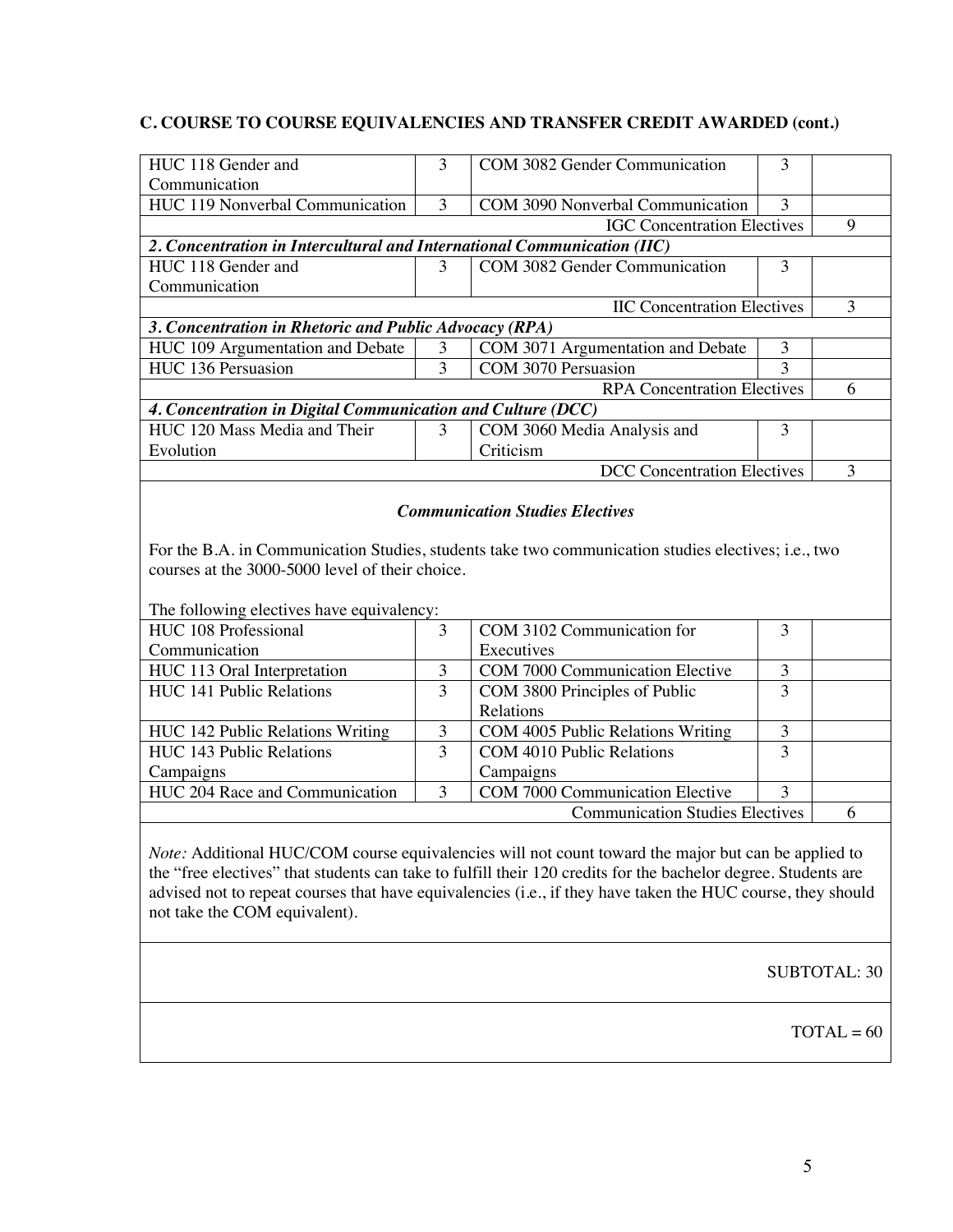## **D. SENIOR COLLEGE UPPER DIVISION COURSES REMAINING FOR BACCALAUREATE DEGREE**

| <b>Course and Title</b>                                                                                                                                                                                                                                                                                                                                                                                                                                                                                                                                                                                                                                                                                                                      | <b>Credits</b>      |
|----------------------------------------------------------------------------------------------------------------------------------------------------------------------------------------------------------------------------------------------------------------------------------------------------------------------------------------------------------------------------------------------------------------------------------------------------------------------------------------------------------------------------------------------------------------------------------------------------------------------------------------------------------------------------------------------------------------------------------------------|---------------------|
| <b>Pathways College Option:</b><br>Great Works of Literature (ENG/CMP 2800 or 2850)<br>4000-level capstone course for a liberal arts minor. This course, which must be taken at<br>Baruch, must be outside a student's major discipline.                                                                                                                                                                                                                                                                                                                                                                                                                                                                                                     | 3<br>$\overline{3}$ |
| <b>Pre-Weissman Core:</b><br>Two semesters of the same foreign language, based on placement. There is no residency<br>stipulation, so students may use transferred credits for this degree requirement.<br><i>Note:</i> In the event that a student is using one or more of the Pre-Weissman Core courses to<br>satisfy a Flexible Core or College Option requirement, the same course or courses also count<br>toward the fulfillment of the Pre-Weissman Core. As such, students may use HUC 106 as a<br>program prerequisite and to satisfy the COM 1010 Weissman Core requirement. A student may<br>also use foreign language courses toward the Flexible Core requirements (per the LGCC<br>designations) and toward the Weissman Core. | $6 - 8$             |
| SUBTOTAL: 12-14                                                                                                                                                                                                                                                                                                                                                                                                                                                                                                                                                                                                                                                                                                                              |                     |

| <b>B.A.</b> in Communication Studies                                                                                                                                                                                                                                                                                                                                                                                                                                                                                                                    |   |
|---------------------------------------------------------------------------------------------------------------------------------------------------------------------------------------------------------------------------------------------------------------------------------------------------------------------------------------------------------------------------------------------------------------------------------------------------------------------------------------------------------------------------------------------------------|---|
| <i>Prerequisite</i>                                                                                                                                                                                                                                                                                                                                                                                                                                                                                                                                     |   |
| PHI 1100 Ethics and Critical Thinking                                                                                                                                                                                                                                                                                                                                                                                                                                                                                                                   | 3 |
| <b>Required Courses</b>                                                                                                                                                                                                                                                                                                                                                                                                                                                                                                                                 |   |
| COM 2000 Introduction to Communication Studies                                                                                                                                                                                                                                                                                                                                                                                                                                                                                                          | 3 |
| <i>Note:</i> HUC 101 Fundamentals of Communication is part of the Flexible core at LGCC. It is<br>equivalent to COM 2000 Introduction to Communication Studies, which is not part of the<br>Flexible Core at Baruch, but a required course for the major. As a course in the Flexible Core,<br>HUC 101 cannot be counted towards the major. Students who have taken HUC 101 are advised<br>not to repeat the course as COM 2000; they must substitute COM 2000 with another COM<br>course at the 3000 level or above to fulfill the major requirements. |   |
| COM 3057 Introduction to Digital Communication and Culture                                                                                                                                                                                                                                                                                                                                                                                                                                                                                              | 3 |
| COM 3045 Communication Law and Free Speech                                                                                                                                                                                                                                                                                                                                                                                                                                                                                                              | 3 |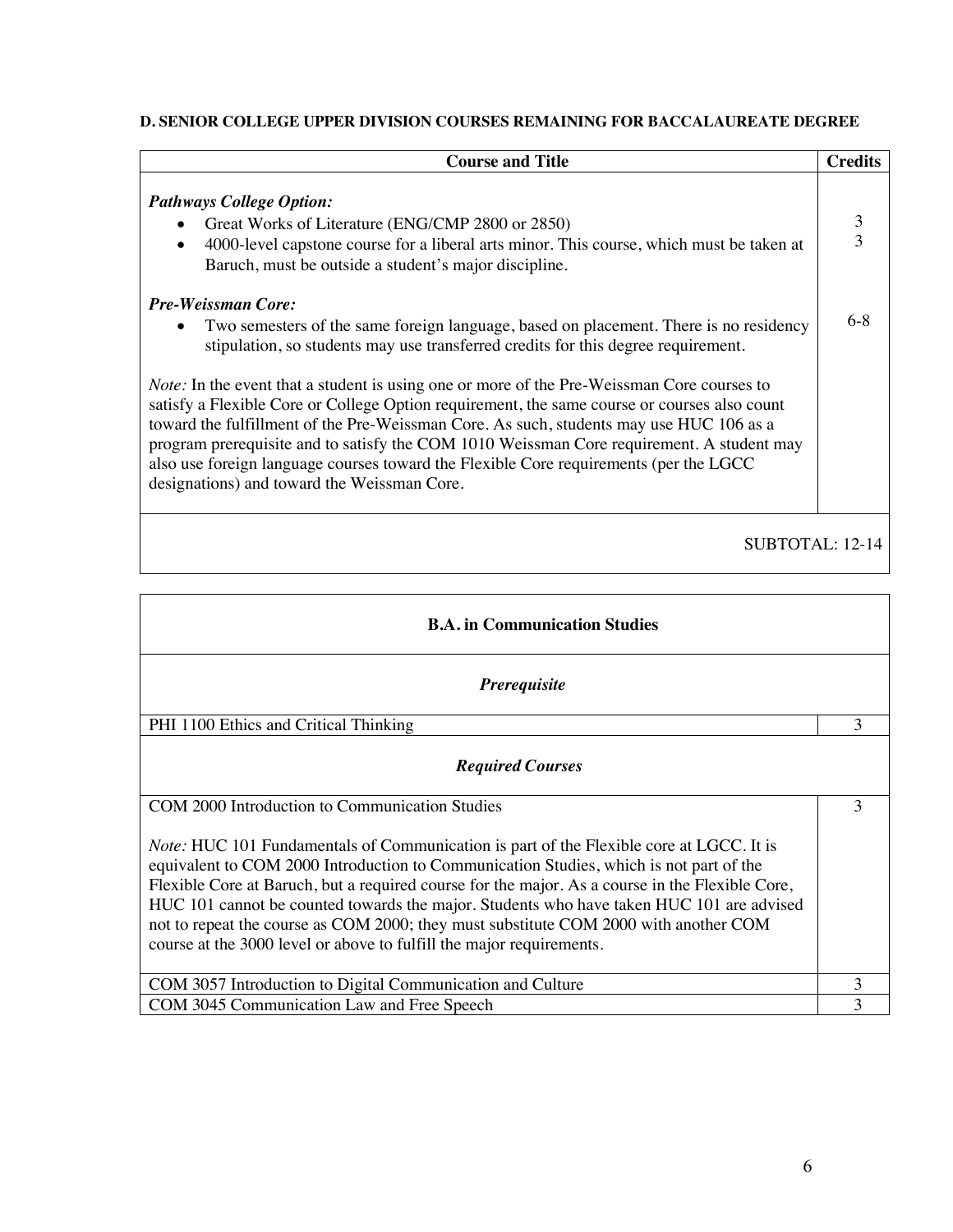# **D. SENIOR COLLEGE UPPER DIVISION COURSES REMAINING FOR BACCALAUREATE DEGREE (cont.)**

| <b>Concentration Electives</b>                                                                                     |         |
|--------------------------------------------------------------------------------------------------------------------|---------|
| (in one of the following four concentrations)                                                                      |         |
| 1. Concentration in Interpersonal and Group Communication                                                          | $0 - 9$ |
| The electives are:                                                                                                 |         |
| COM 3078 Group Communication                                                                                       |         |
| COM 3079 Gender, Ethnicity, and Race in Communication                                                              |         |
| <b>COM 3080 Virtual Teamwork</b>                                                                                   |         |
| COM 3082 Gender Communication                                                                                      |         |
| COM 3090 Nonverbal Communication                                                                                   |         |
| COM 3095 Facework Impression-Management Communication                                                              |         |
| COM 3096 Intercultural Training, Coaching, and Consulting                                                          |         |
| COM 4905 Language and Social Interaction<br>COM 4907 Work-Life Communication                                       |         |
|                                                                                                                    |         |
| <i>Note:</i> Generally, three electives are required for each concentration. Depending on how many                 |         |
| of the elective equivalencies students from LGCC have taken (HUC 112/COM 3078, HUC                                 |         |
| 118/COM 3082, and/or HUC 119/COM 3090), they will have to take between 0 to 3                                      |         |
| additional electives in the Interpersonal and Group Communication concentration.                                   |         |
| 2. Concentration in Intercultural and International Communication                                                  | $6-9$   |
|                                                                                                                    |         |
| The electives are:                                                                                                 |         |
| COM 3076 International Communication                                                                               |         |
| COM 3079 Gender, Ethnicity, and Race in Communication                                                              |         |
| <b>COM 3080 Virtual Teamwork</b>                                                                                   |         |
| COM 3081 Organizations in International Development                                                                |         |
| COM 3082 Gender Communication                                                                                      |         |
| COM 3084 Communication in Intercultural and International Conflict                                                 |         |
| COM 3095 Facework Impression-Management Communication<br>COM 3096 Intercultural Training, Coaching, and Consulting |         |
| COM 4015 Globalization of English                                                                                  |         |
| COM 4905 Language and Social Interaction                                                                           |         |
|                                                                                                                    |         |
| Note: Generally, three electives are required for each concentration. Depending on whether                         |         |
| students from LGCC have taken HUC 118/COM 3082, they will have to take 2 to 3                                      |         |
| additional electives in the Intercultural and International Communication concentration.                           |         |
| 3. Concentration in Rhetoric and Public Advocacy                                                                   | $3-9$   |
|                                                                                                                    |         |
| The electives are:                                                                                                 |         |
| COM 3064 Classical Rhetoric                                                                                        |         |
| COM 3065 American Public Address                                                                                   |         |
| COM 3066 Modern Frontiers of Rhetoric<br>COM 3070 Persuasion                                                       |         |
| COM 3071 Argumentation and Debate                                                                                  |         |
| COM 3074 Elements of Legal Argumentation                                                                           |         |
| COM 3084 Communication in Intercultural and International Conflict                                                 |         |
|                                                                                                                    |         |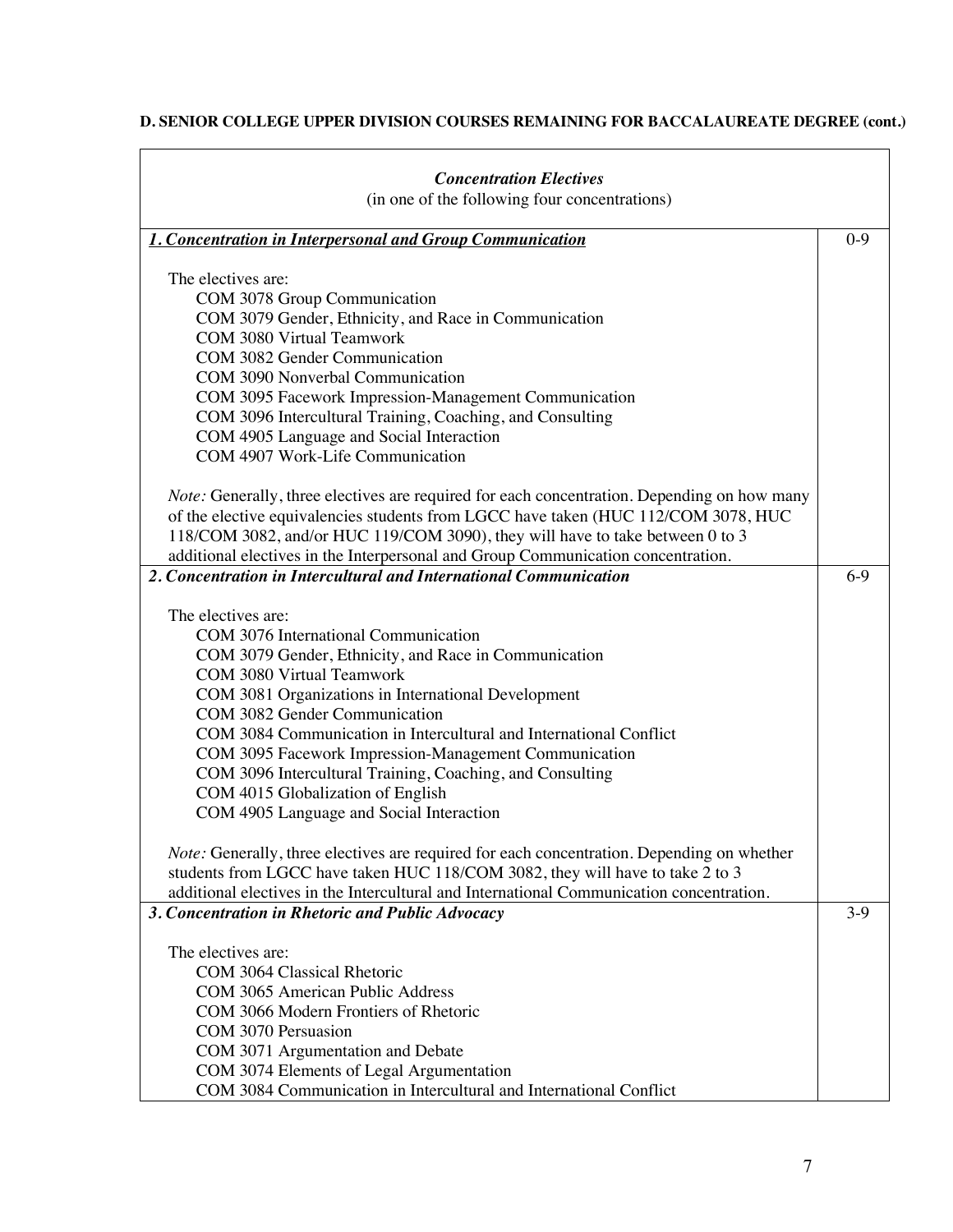# **D. SENIOR COLLEGE UPPER DIVISION COURSES REMAINING FOR BACCALAUREATE DEGREE (cont.)**

| COM 3111 Markets, Media and Meaning<br>COM 3120 Platforms, Power, and Publics                                                                                                          |              |
|----------------------------------------------------------------------------------------------------------------------------------------------------------------------------------------|--------------|
|                                                                                                                                                                                        |              |
| <i>Note:</i> Generally, three electives are required for each concentration. Depending on how many of                                                                                  |              |
| the elective equivalencies students from LGCC have taken (HUC 109/COM 3071 and/or HUC<br>136/COM 3070), they will have to take between 1 to 3 additional electives in the Rhetoric and |              |
| Public Advocacy concentration.                                                                                                                                                         |              |
| 4. Concentration in Digital Communication and Culture                                                                                                                                  | $6-9$        |
|                                                                                                                                                                                        |              |
| The electives are:                                                                                                                                                                     |              |
| COM 3058 Ethics of Image Making: Film, Television, and Digital Media<br>COM 3059 Video Communication & Production                                                                      |              |
| COM 3060 Media Analysis and Criticism                                                                                                                                                  |              |
| COM 3062 Studies in Electronic Media                                                                                                                                                   |              |
| COM 3067 American Television Programming                                                                                                                                               |              |
| COM 3076 International Communication                                                                                                                                                   |              |
| COM 3110 Contemporary Issues in Digital Media                                                                                                                                          |              |
| COM 3111 Markets, Media and Meaning                                                                                                                                                    |              |
| COM 3120 Platforms, Power, and Publics<br>COM 4059 Advanced Video Communication & Production                                                                                           |              |
|                                                                                                                                                                                        |              |
| Note: Generally, three electives are required for each concentration. Depending on whether                                                                                             |              |
| students from LGCC have taken HUC 120/COM 3060, they will have to take 2 to 3                                                                                                          |              |
| additional electives in the Intercultural and International Communication concentration.                                                                                               |              |
| <b>Communication Studies Electives</b>                                                                                                                                                 |              |
| Students choose two COM courses at the 3000-level or above.                                                                                                                            | $0-6$        |
| Especially recommended:                                                                                                                                                                |              |
| Internship (currently COM 5010) (recommended for students with plans to enter the<br>$\bullet$<br>workforce following graduation)                                                      |              |
| Communication Research Strategies (currently COM 4900) (recommended for students<br>$\bullet$                                                                                          |              |
|                                                                                                                                                                                        |              |
| with plans for graduate studies)                                                                                                                                                       |              |
|                                                                                                                                                                                        |              |
| <i>Note:</i> Generally, two Communication Studies electives are required. Depending on how                                                                                             |              |
| many of the elective equivalencies students from LGCC have taken (HUC 108/COM 3102,                                                                                                    |              |
| HUC 113/COM 7000, HUC 141/COM 3800, HUC 142/COM 4005, HUC 143/COM 4010,<br>and/or HUC 204/COM 7000), they will have to take between 0 to 2 additional                                  |              |
| Communication Studies electives.                                                                                                                                                       |              |
|                                                                                                                                                                                        |              |
| SUBTOTAL: 12-27                                                                                                                                                                        |              |
|                                                                                                                                                                                        |              |
| <b>Free Electives</b>                                                                                                                                                                  | 19-36        |
|                                                                                                                                                                                        |              |
|                                                                                                                                                                                        | $TOTAL = 60$ |